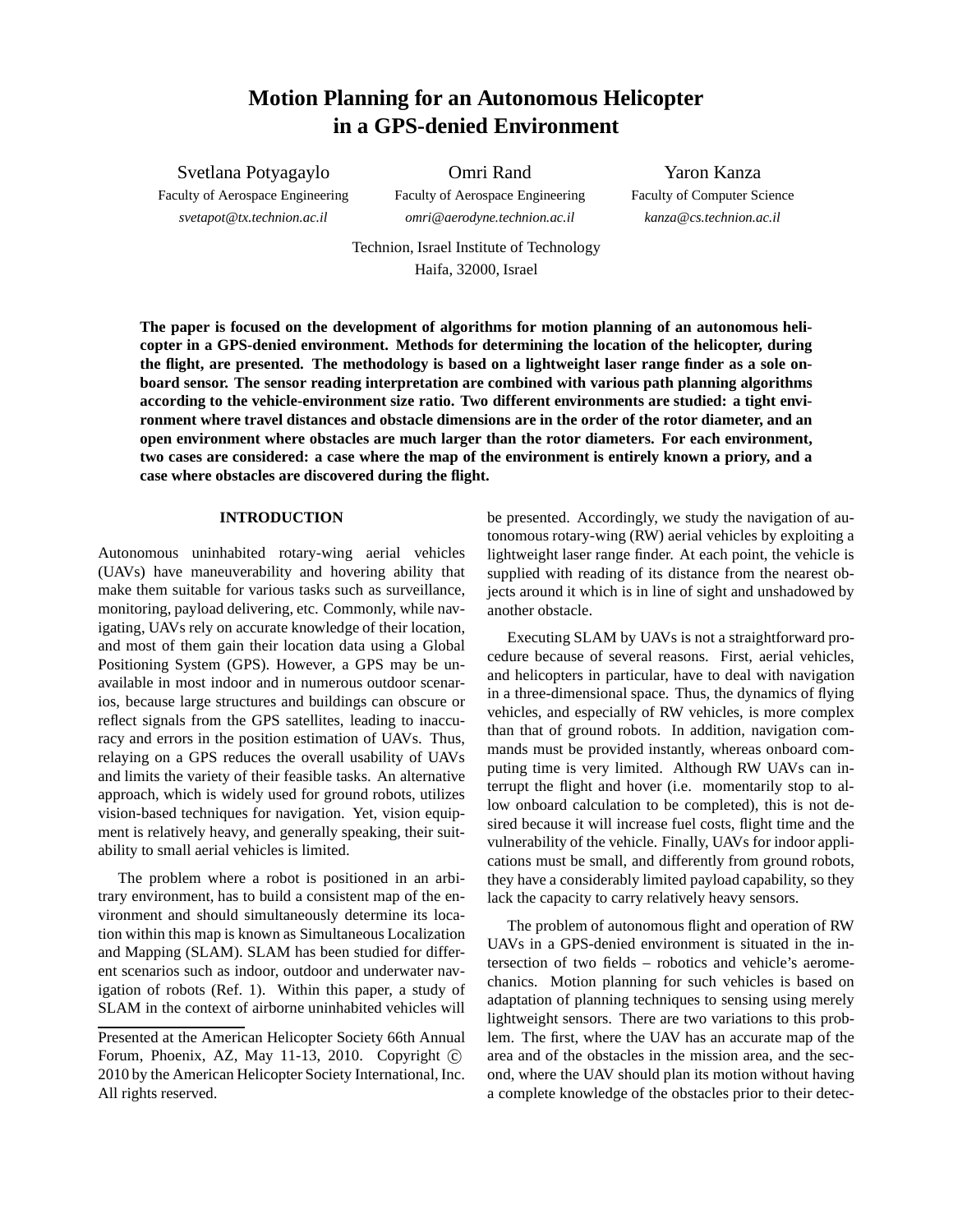tion.

#### **PATH PLANNING TASK**

We shall first review two methods for path planning that were presented in Ref. 2 and will be used in this paper. The first method is suitable for obstacle avoidance in the case when the vehicle is small relatively to a typical dimension of the workspace and the obstacles. This method is based on the *Potential Fields* approach, improved by employing an optimization procedure. The second one, namely *The Maneuvering Map method*, and is suitable to the case where the size of the UAV is comparable with the size of obstacles. In the first case, we simplify the vehicle's dynamics, while in the second case, detailed dynamics of the discussed vehicle is included.

To describe the above methods, we momentarily assume that the onboard sensor — a laser range finder — is capable of determining the distance to the closest obstacles, surrounding the vehicle, that are in the line of sight and within a prescribed (maximal) radius. This means that even if an obstacle is located in the range of the sensor, the shadowed parts of the obstacle or additional shadowed obstacles are "not visible". All detected obstacles along the path (or parts of them) are stored as a "virtual map" which allows the algorithm to avoid unsafe areas that are invisible at the current position of the UAV but were observed earlier. In addition, we momentarily assumed that the vehicle's path-planing algorithm is fully supplied with the vehicle's exact position and attitude, at all times.

#### **The Optimized Potential Fields Approach**

The potential field method considers the UAV as a particle moving in a force (or vector) field produced by the repulsive and attractive forces from obstacles and goal, respectively. The idea of having obstacles that "induce" forces over a vehicle has been first suggested by Khatib (Ref. 3) with respect to manipulators.

Potential fields were originally developed as an online collision-avoidance approach, since this method is applicable when the vehicle does not have prior information of the obstacles, but senses them during its motion. The UAV moves in its configuration space as a point, under the influence of an artificial potential function produced by forces with respect to the goal and the obstacles. The goal generates an "attractive" potential which pulls the UAV toward the goal, and the obstacles produce "repulsive" potentials which push the vehicle away from them. The negative gradient of the total potential is treated as an artificial force applied to the UAV. The field function can be defined as the sum of an attractive and a repulsive potentials. The simplest motion scheme is obtained by neglecting all dynamic effects, and thus, the direction of movement is assumed to coincide with the force direction.

Hence, the potential field method enables to produce trajectories that are relatively smooth. It should also be mentioned that this method may be extended, in the sense that various levels of vehicle's dynamics may be included. Nevertheless, the forces under discussion will remain fictitious. Extension of this method to the 3D case is straightforward.

In the optimized Potential-Fields Approach proposed in Ref. 2, two parameters of the obstacles — the intensity and the correction angle of each obstacle — are determined by an optimization procedure that is used at a certain point of the path. The optimization is applied for all the obstacles that are either visible or were already included in the "virtual map" and are located within a prescribed distance (i.e. the maximal-influence distance) from the vehicle. The criteria for the optimization are the length of the path and its clearance from obstacles. Therefore, at each time point, the algorithm chooses the intensities of all the obstacles assigned for optimization, and sets their correction angles, so that the length of the future path (from the current position of the vehicle to the goal) will be as short as possible, while the distance from the path to the obstacles will be as large as possible:

$$
P = \frac{D/d}{L/l} \to \max,
$$

where *D* is the the minimal possible distance from the UAV to the obstacles, *d* is the desired minimal distance from obstacles, *L* is the length of the path from the current UAV position to the goal, and *l* is the length of the straight line from the current UAV position to the goal.

#### **The Maneuvering-Map Method**

The Maneuvering-Map Method is a path-planning algorithm that takes into account the dynamics of the UAV. In this method, it is assumed that the trajectory of the UAV consists of discrete segments. Each of these segments represents a possible short maneuver according to the flight abilities of the helicopter. The path planning is divided into two stages — *pre-mission* and *online execution*. During the pre-mission stage, a "virtual map" of possible maneuvers of the UAV, with prescribed time intervals, is built, see Fig. 1.

During execution, when the information about the start and the goal position is known and obstacles are (fully or partially) observed, the above virtual map is "put over" the real map. Note that in this case, all possible maneuvers for the UAV under discussion are known, independently of the locations of obstacles and the mission task. Since the number of points grows approximately as  $n^3$  (where *n* is the number of time intervals), special purpose techniques to reduce the size of this data structure were developed and presented in Ref. 2.

During the flight, a collision-free path that ends in the vicinity of the goal and satisfies the given criteria is chosen from the maneuvering map, and may be carried out. For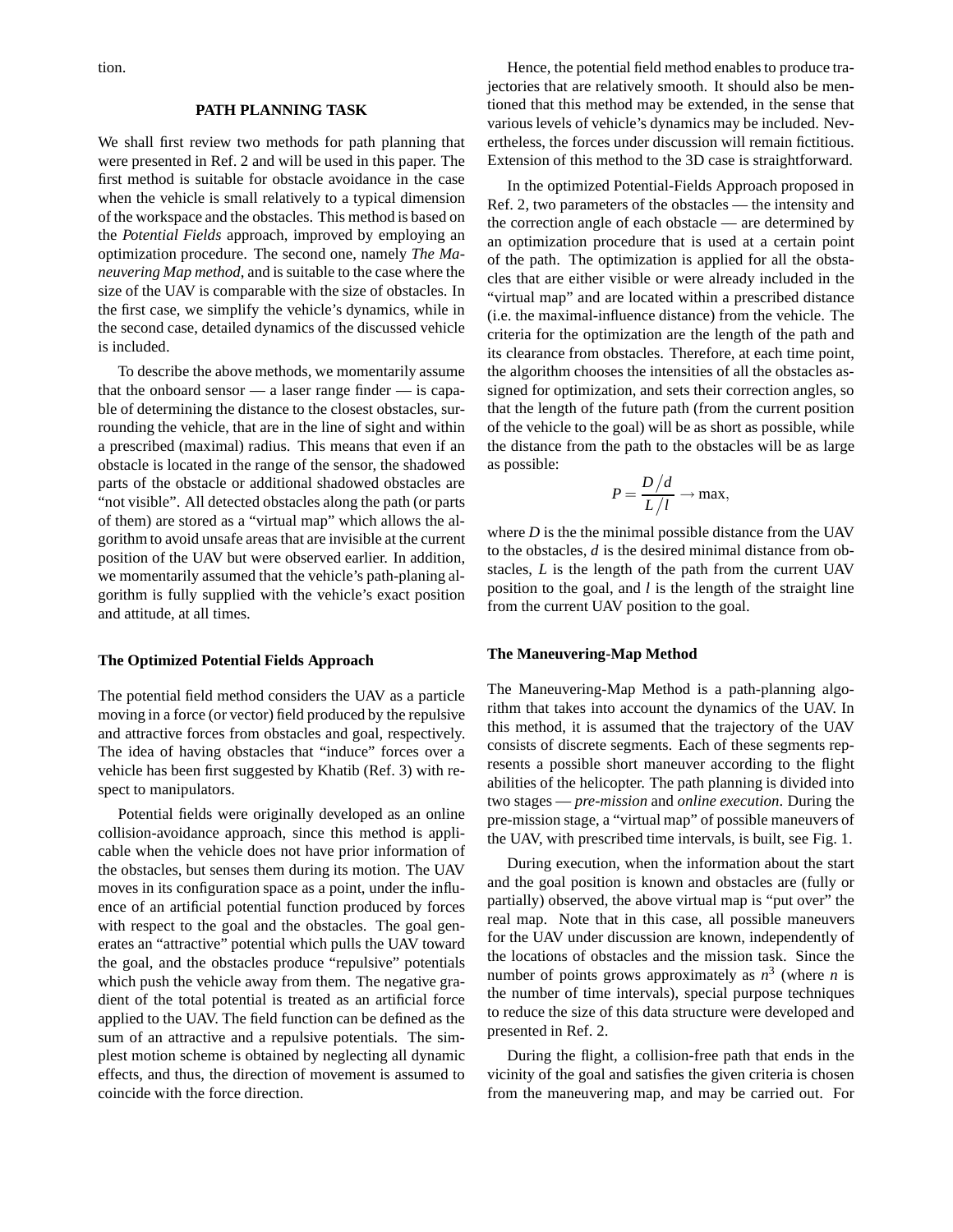

**Fig. 1. Possible maneuvers "tree map".**

a rotary-wing UAV, the use of such offline-calculated maneuver map might be flexible. If, for example, the UAV cannot find a collision-free path from the current state location to the goal, the map can be turned by some angle, and the process of path search can be repeated. For a fixedwing UAV, such a sudden turn of the map is not feasible, however, a rotary-wing vehicle can execute a transition to the hover state, turn, while hovering, and resume the forward flight and the maneuvers. It is obvious that such a procedure is rather power-wasting and time-consuming, so a penalty must be included for it in the criteria.

# **MOVING IN A GPS-DENIED ENVIRONMENT**

To avoid collisions with the obstacles, typically the path planning algorithm is performed under a certain level of information about the obstacles. Generally speaking, the type, way and availability of these data define the planning methodology. In certain cases, one may assume that part of the information is known prior to the flight — for example, locations of buildings, electric mains or others dangerous regions that should be avoided. Yet, some information about the flight environment and about obstacles, in particular, may not be known a priori and could only be accessible by sensing. A relatively common method for acquiring these data is by using laser range finders and video sensors. Discussion of possible onboard sensing tools and there use for detecting obstacles is beyond the scope of this paper, and as already stated, in this study we have adopted the concept of working with a laser range finder.

As already indicated, in certain scenarios, such as when operating inside buildings, autonomous vehicles cannot rely on GPS for identifying their location, due to poor reception, or no reception at all, of the GPS signal. Thus, an important task for an autonomous vehicle, in a GPS-denied environment, is to be able to identify its location merely based on its surrounding. When autonomous helicopters are under discussion, there are two additional difficulties. First, the vehicle cannot be "stopped" or "located" at a given precise point — even in a hover state, all the measurements are being taken while the vehicle is slightly moving and in the presence of perturbations. In addition, it should be noted that the payload carrying capacity of a typical small-size autonomous helicopter is quite limited.

Hence, the first goal of the present study was the development of a feasible method for *self-location estimation* for small autonomous helicopters in a GPS-denied environment. Clearly, once the system identifies its location, the vehicle should move towards its target. Thus, the second goal of this study is to develop algorithms and methods for computing the movement of the autonomous helicopter so that it will accomplish a given task of reaching a certain destination, while considering environmental constraints (such as walls and other indoor or outdoor obstacles), and the limitations of the vehicle (such as flight range, the ability to accelerate or slow down, the ability to turn, etc.).

For an autonomous flight of a UAV in a GPS-denied environment, the following ingredients are essential:

• A method of distinctive object recognition, for sensing of the environment: In this study, a laser range finder is used for detecting obstacles. The laser range finder determines the distances to the obstacles that are in line of sight with the UAV and within a prescribed radius from it. Based on this data, a virtual map of the environment is built during the mission. Hence, all the detected obstacles along the path are stored and they are taken into account when planning the continuation of the path, even when they are already out of sight.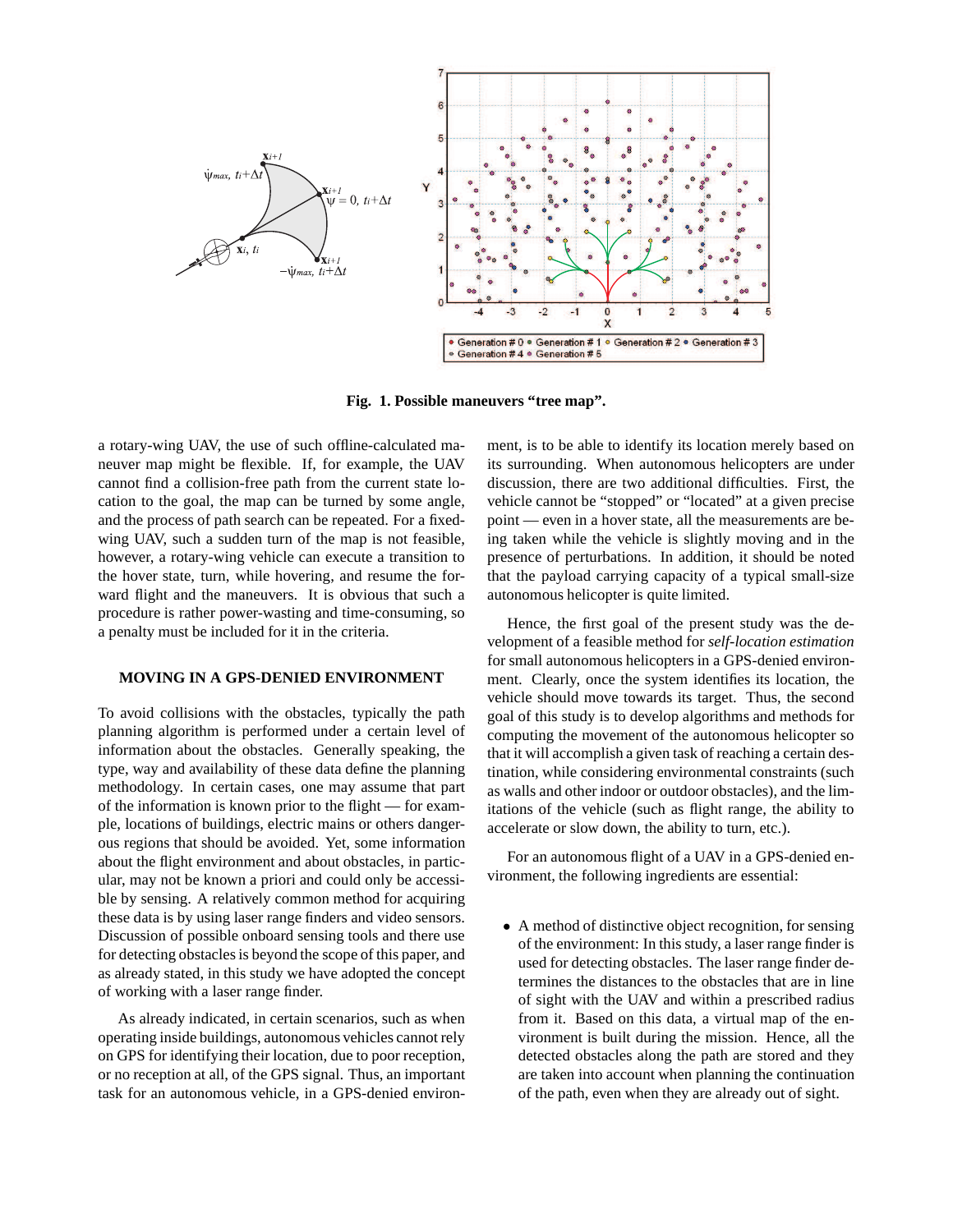- A method for estimating the position of the vehicle: In this paper, the position of the UAV is calculated based merely on signals from the above described laser range-finder. The method allows identifying distinctive objects in the environment (in the presence of noise, e.g. due to perturbations of the vehicle) and using them as *anchors* for position estimation and for planning the flight path towards the target. An important challenge when estimating the location of the vehicle is to maintain accuracy at all times and to avoid accumulation of errors, of various types, which can cause the vehicle to drift.
- A method for path planning: As already indicated, in this study we employ either the *Potential Fields* approach or the *The Maneuvering-Map Method*, see Ref. 2. For indoor applications, the main advantage of the second method is in computing the path according to the maneuvering abilities of the vehicle. Other methods that neglect the dynamics of the vehicle are suitable only for highly agile UAVs, but not for actual vehicles, and certainly not for RW UAVs in a relatively tight environment.
- A method for computing control commands that allow navigating the UAV to go by the planned path: In our approached, an inverse-simulation technique is proposed for computing control commands that make the UAV fly along the planned path, see Ref. 2.

### **Data Association**

As explained earlier, accurate estimation of the location of the UAV based on previously detected items is one of the most important challenges this paper addresses. The main goal is estimating the location based merely on scans of the environments by the laser range finder. Our location estimation technique is based on *data association*.

Data Association is the process of matching two range scans, obtained from a laser range finder, in order to determine the position and the orientation of the vehicle. Data Association approaches can be categorized based on their association method, such as: feature to feature, point to feature and point to point approaches. In a feature-based approach (Refs. 4, 5), features such as line segments, corners or wall boundaries are extracted from laser scans and then matched to extracted features from a previous scan. In a point-to-feature approach (Ref. 6), the points of a scan are matched to features or to regions, for creating the map. Thus, arbitrary shapes in the environment can be represented in such maps, however, maps that are created this way require a lot of memory. Point-to-point matching approaches (Refs. 7, 8) do not require the environment to be structured at all, and maps are composed of a collection of full sensor readings, including raw data and the location and orientation of the sensor. A disadvantage of this approach is that it can be memory demanding and computationally intensive if all the collected data is stored and processed.

**Algorithm 1** Find an estimated location of the UAV, using Data Correlation

- 1: Consider an initial location and heading:  $x = x_0$ ,  $y = y_0$ and  $\psi = \psi_0$  (for Point *P*), which will be denoted by the vector  $(x_0, y_0, \psi_0)$ .
- 2: Let  $M = \emptyset$  be an empty virtual map.
- 3: Scan the environment using a laser range finder with respect to  $(x_0, y_0, \psi_0)$ , and store the resulting data as a vector  $r(\theta)$ , for the scanned angles in the range  $-\theta_{max} \leq \theta \leq \theta_{max}$ .
- 4: Convert the  $(r, \theta)$  representation of the points achieved from the scan to a Cartesian representation where points are pairs of the form  $(x, y)$ . Add the points to the virtual map *M*.
- 5: Once the vehicle has moved to a new "True" position  $(x^T, y^T)$  and orientation  $\psi^T$ , produce a new scan of the environment  $r^T(\theta)$ , for  $-\theta_{max} \leq \theta \leq \theta_{max}$ .
- 6: Compute an initial guess for the location of the vehicle  $(x_g, y_g, \psi_g)$  according to the last known location and the movement parameters of the vehicle.
- 7: **repeat**
- 8: Create a new virtual scan  $r_v(\theta)$ , based on the virtual map *M* and the initial guess  $(x_g, y_g, \psi_g)$ .
- 9: **for each** reading  $r_i^T$  in the vector  $\vec{r}^T(\theta)$  of readings from the True world **do**
- 10: let  $r_i^1 = r_i^T \cos(\theta_i^T + \psi_g) + x_g$
- 11: let  $r_i^2 = r_i^T \sin(\theta_i^T + \psi_g) + y_g$
- 12: **end for**
- 13: Convert the "true" laser data so that it would look as if it was measured from the guess position. At this step the following equations are used:  $r_i^T =$

$$
\sqrt{\left(r_i^1\right)^2 + \left(r_i^2\right)^2}
$$
 and 
$$
\theta_i^T = \tan^{-1}\left(r_i^2/r_i^1\right).
$$

- 14: Calculate a norm of the error that represents the discrepancy between  $r'_T(\theta)$  and  $r_\nu(\theta)$ , only for the range covered by both.
- 15: Use a *nonlinear solver technique* for computing a new guess vector  $(x_g, y_g, \psi_g)$ .
- 16: **until** The guess vector minimizes the error norm.

17: **return**  $(x_g, y_g, \psi_g)$ 

In this paper, we present a two-dimensional point-topoint scan-matching technique where the map extracted from the laser-scan data is stored in two forms, simultaneously: (1) as a feature-based map that serves as the basis for the path-planning procedure, and (2) as a point-based map that is used for determining the location of the vehicle.

For determining its location, the vehicle scans its environment and compares the result of the scan to previous scans in memory. In the matching process, the last scan is moved and oriented to best fit the in-memory map. This association procedure returns the location and orientation which provide the best match. The data association pro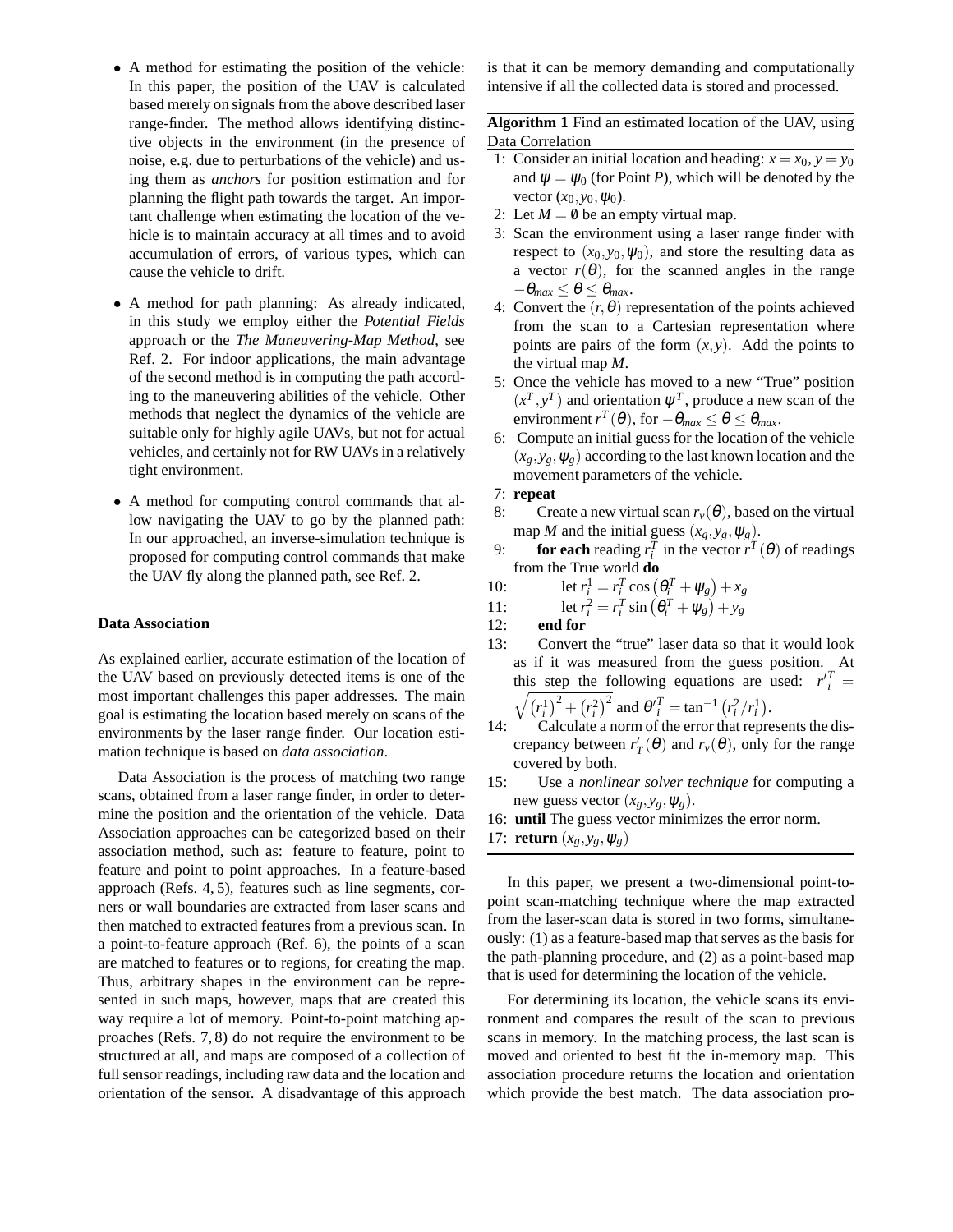cess is typically called *scan matching*. For conducting it, several iterative techniques have been proposed. These iterative methods often converge to a good solution quickly, however, using them effectively requires providing a relatively accurate initial guess of location and orientation.

We employ Algorithm 1 for computing the location estimation of the UAV, using the scan matching method. The algorithm maintains a virtual map *M* of data collected in the scans. After a movement, the location estimation is being done by a converging iterative process. In each iteration, the algorithm "guesses" the location of the vehicle, computes a virtual scan using the guessed location and the virtual map *M*, and compares the computed virtual scan to the actual true scan in the real world. Using a non-linear solver, a new guess location is computed. The process terminates when a location that minimizes the error between the actual scan and the virtual scan is discovered and this location is returned as the estimated location of the vehicle.

The computation of a virtual scan from a guess location  $(x_g, y_g, \psi_g)$  and a virtual map *M* is being done as follows. For each point in *M* that is visible from  $(x_g, y_g, \psi_g)$ , according to the scan range and the known obstacles, the distance from  $(x_g, y_g)$  to that point is added to the scan vector. Then, the vector is sorted according to the angles of the points with respect to  $\psi_g$ .

In order to illustrate the scan matching method developed in this study, we will use the "deadlock" environment scheme shown in Fig. 2(a). In this environment, there are blocking walls in three directions and the vehicle must go in the fourth direction for "escaping". Assuming that a vehicle is located at Point *P*, with an initial orientation toward the upper wall ( $\psi = \psi_0$ ), the laser scan reading that is shown in Fig. 2(b) is obtained. From this scan, the virtual map depicted in Fig. 2(c) is created. Suppose now that the vehicle moves to a new location  $P_T$  and it is now heading to a north-west direction, with orientation  $\psi = \psi_T$ , as shown in Fig. 2(d). The resulting scanner reading of the environment will take now the shape that is presented in Fig. 2(e). At this step, the "virtual" scan uses the expected location and orientation of the vehicle (computed based on the movement parameters of the vehicle and the last known location) as the initial guess of position and orientation. Then, the two scans are matched, as shown in Fig. 2(f). Note that the matching is conducted only for the relevant range, which is the overlap of the two scans. The transformation of the virtual scan to match the true scan is being applied on the location that is calculated based on the movement of the vehicle, for achieving the corrected estimated location.

# **RESULTS**

#### **The case of an a priori known map**

In some cases of indoor flight missions, and of other missions in a GPS-denied environment, the "environment map"

is a priori known. When the map is known, the location of the vehicle can be found by scanning the environment and correlating the sensed information with the known map. This task can be simplified by defining distinctive *anchors* in the map and looking for them during the mission. Such anchors can be corners, edges of doors or windows, etc. In order for this approach of defining anchors or landmarks to be useful in a GPS-denied environment, the path of the vehicle must be plan so that at any point in time, at least one anchor will be within the laser detection range (and not shadowed by an obstacle). The use of anchors for location discovery may also be applicable for routine flights in a predetermined flight routes of air vehicles, in different types of missions.

For the case where the map is known and anchors are being used, we employ the maneuvering-map method, which was discussed previously. The tree-shaped maneuvering map (such as the one illustrated in Fig. 1) is put on the map of the environment, and a path the avoids the obstacles is chosen (see an illustration of that in Fig. 3). The selected path as the one in Fig. 3 is the shortest path among the paths in the map that lead to the desired destination without any collision with an obstacle. Note that executing a flight along the chosen path is feasible since the path is composed of movement steps that comply with the maneuvering capabilities of the vehicle.

To demonstrate the proposed algorithms for a GPSdenied environment in the case where information about the obstacles is known, the example shown in Fig. 3 will be discussed. The task in this example is of an autonomous flight from a start location to a target location. During the flight, the algorithm identifies distinctive objects in the environment (for example, corners and ends of the walls, as illustrated in Fig. 4) based on the obtained scan produced by the laser range finder (see details about distinctive objects in Ref. 9). These objects serve as the anchors for estimating the coordinates of the vehicle. Note that the flight is restricted by the requirement that at each point the UAV must sense at least one anchor that was determined in a previous step of its flight path.

Continuing our example, Fig. 5 presents the recognition and detection of anchors in a scan produced by a laser range finder. The anchor-detection procedure is an iterative process of checking the scan point by point in a search for two kinds of the anchors: corners and wall edges. A corner can be distinguished as a change in the derivative of the scan signal. A wall edge takes the form of a significant change in the signal value (a "jump" in the value) or as a point where the signal reaches the maximal possible value — the wall is detected at a range that is not maximal and at the point where the wall ends, the range "jumps" to the maximal range since no obstacle is detected.

Errors in the measures affect the anchor-detection procedure. Fig. 6 shows the actual flight path in the presence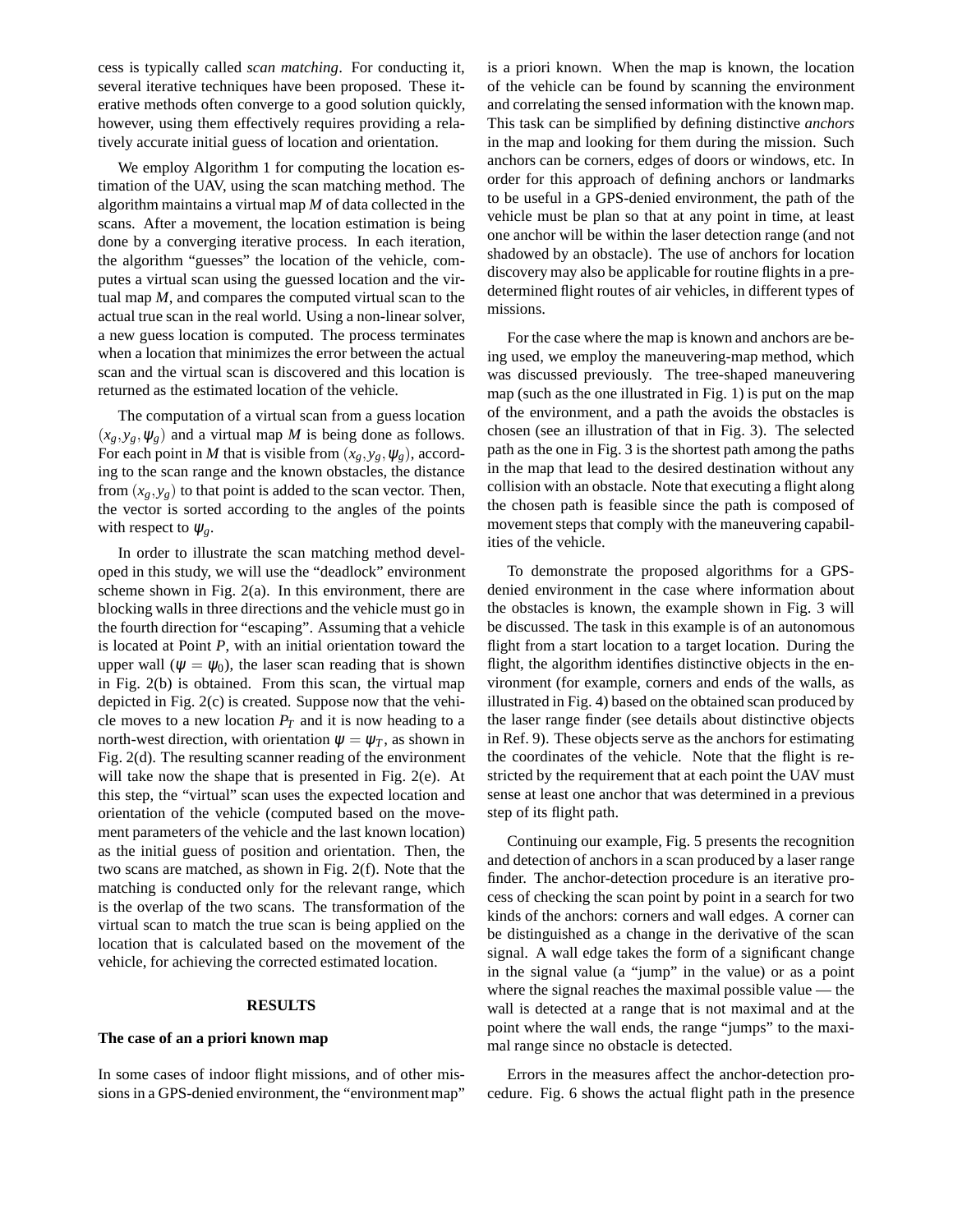



**Fig. 3. The flight path for the case of a known map.**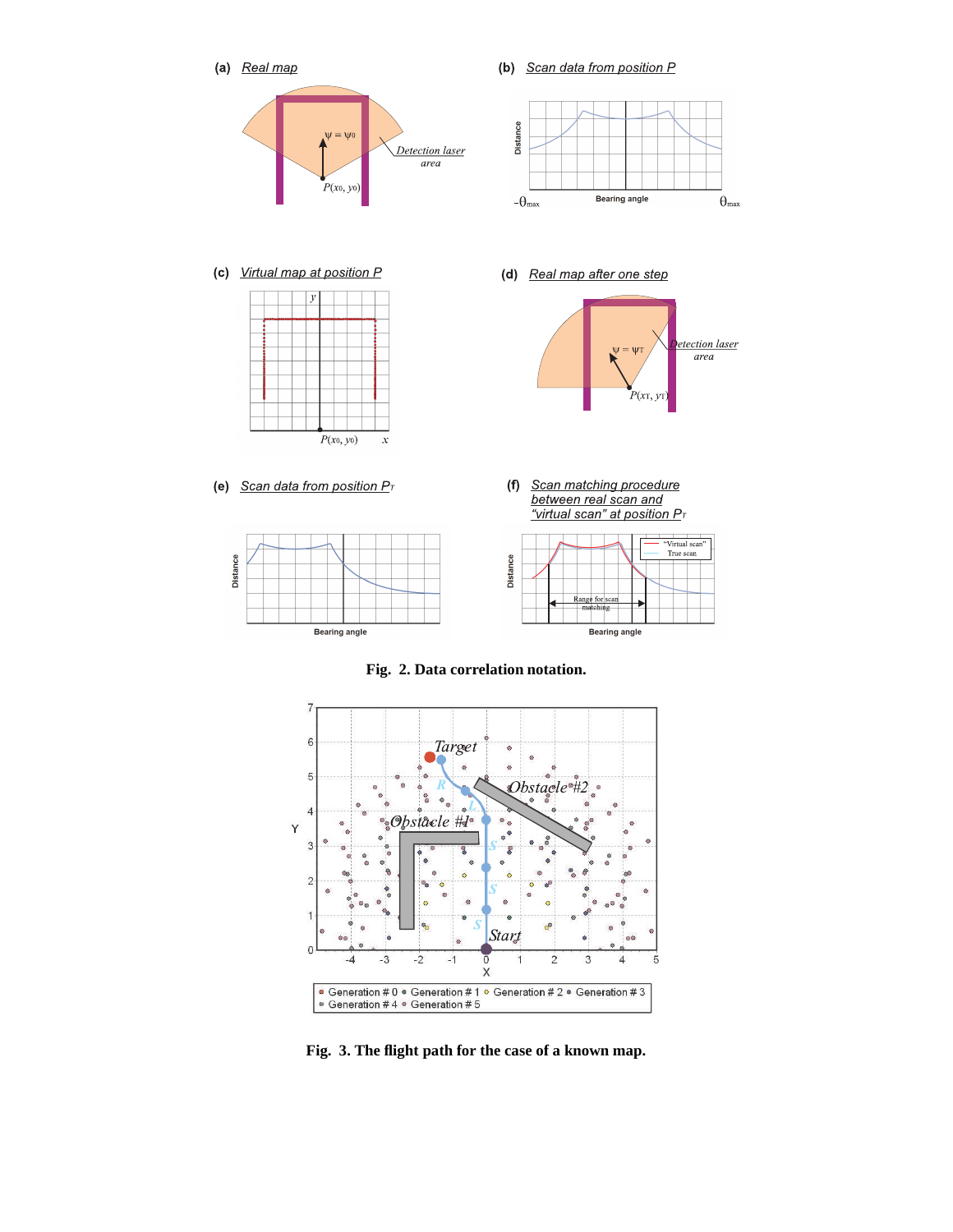

**Fig. 4. Indoor flight path with anchor-based planning.**



**Fig. 5. An example of anchor recognition by laser signal: (a) wall configuration; (b) azimuthal perspective; (c) signal versus azimuth angle.**

of errors, both in the scanner readings and in the execution of the control commands. One can observe three paths here: (1) the actual flight path of the vehicle where the line follows the true location of the vehicle, (2) the estimated path where at each point the location of the vehicle is the estimated location according to the anchor-detection procedure, and (3) the desired path that is calculated by the path-planning algorithm (the maneuvering-map method). At each step the scan is obtained, and the anchor-detection procedure is carried out. Based on the observed anchors and their known coordinates, the current position of the vehicle is estimated. Then, the path planning algorithm checks the planned path from the current location to the destination, taking into consideration the following three criteria: (1) collisions with known obstacles, (2) the length of the path, and (3) the availability of anchors along the planned path. If at least one of criterion is not satisfied, a new path is calculated. In Fig. 6, the case of replacing the planned path can been observed, as described in Subsection "The Maneuvering Map Method": after three steps (the Right, Left and Right turns) the map of maneuvers is turned and a new path is extracted. This requires a maneuver comprised of a transition to a hover state, a turn while hovering and continuing the flight.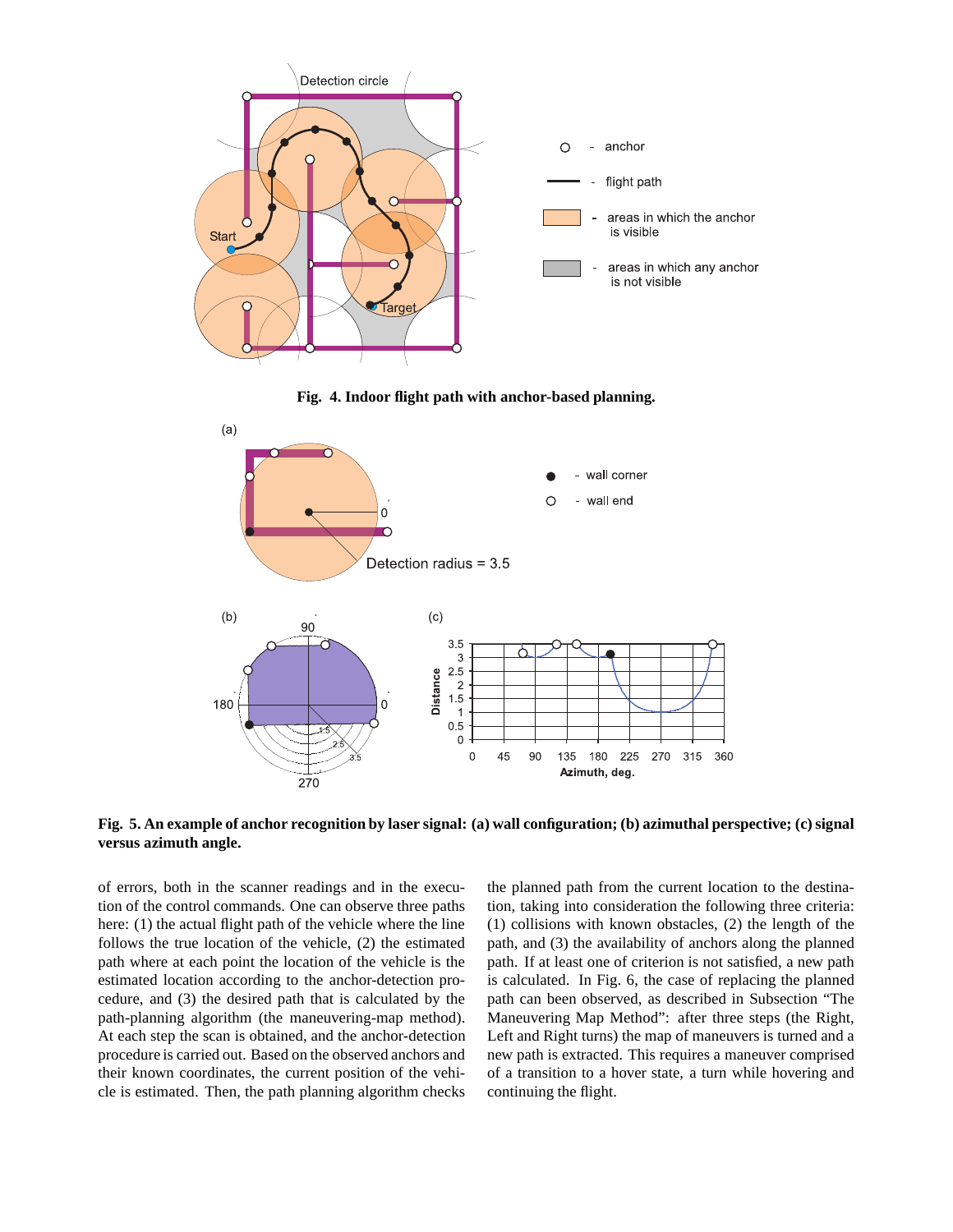

**Fig. 6. The actual flight path. All the turns are represented as straight lines.**

# **The case of unknown map**

The case where the map is completely unknown prior to the flight is handled using the Potential-Fields Method. It is assumed that the initial location of the vehicle is known. At each step, the laser scan data is obtained and a datacorrelation procedure, as described in Subsection "Data Association", is applied in order to determine the current vehicle position. Then the scan data are used for creating a "virtual" map, in memory. This map is stored in two forms — as an unordered data set of points using a global coordinate system, and as a set of straight lines representing the detected obstacles. The set of lines is used by the Potential-Fields method as the obstacle representation for calculating the repulsive forces on the vehicle. The algorithm for detecting the obstacles from the scans and creating the map of straight lines is presented next.

At the start location, where the movement of the vehicle begins, the exact location of the vehicle is known. The environment is scanned for detecting obstacles. The result of the scan is a set of points representing the locations where the laser beam hit an obstacle. The points from the scan are sorted, in ascending order, according to the laser bearing angle. The algorithm connects by a line each set of adjacent points that the distance between them to the line does not exceed a prescribed residual error. When a point cannot be added to an existing line because the error exceeds the norm, a new line representing a new obstacle in the environment is created.

The lines are created based upon the points of the first scan. At the following scans, the detected points are added to existing lines. Each point is checked for belonging to an existing line (obstacle) in memory. If the test fails and the point cannot be added to any line, the point is added to a set of *singleton points*. After performing the test (of belonging to a line) for all the points of the scan, the procedure of drawing lines for connecting sets of points is applied to the set of singleton points. When a set of singleton points form a new obstacle, this obstacle is added to the features, i.e. to the lines of the map, and the points that form the obstacle are removed from the singleton set.

At the end of each scan, there are two maps in memory — one is in the form of an unordered data set of points (a point-based map, as explained in Subsection "Data Association"), and another map consists of straight lines (a featured-based map). The first map is used for the virtualscan procedure required for determining the current vehicle position. The second map is used by the Optimized Potential-Fields method for determining the optimal path to the target position.

Fig. 7 shows an example of two scans: the "real" scan data from the laser finder and the "virtual" scan over the feature-based map in memory.

Fig. 8 depicts the actual flight path in the case of an unknown map without the presence of noise, neither in the laser scan nor in the execution of the control commands. In this example, the true and the estimated paths are shown. Also the estimated expected path, calculated by the Op-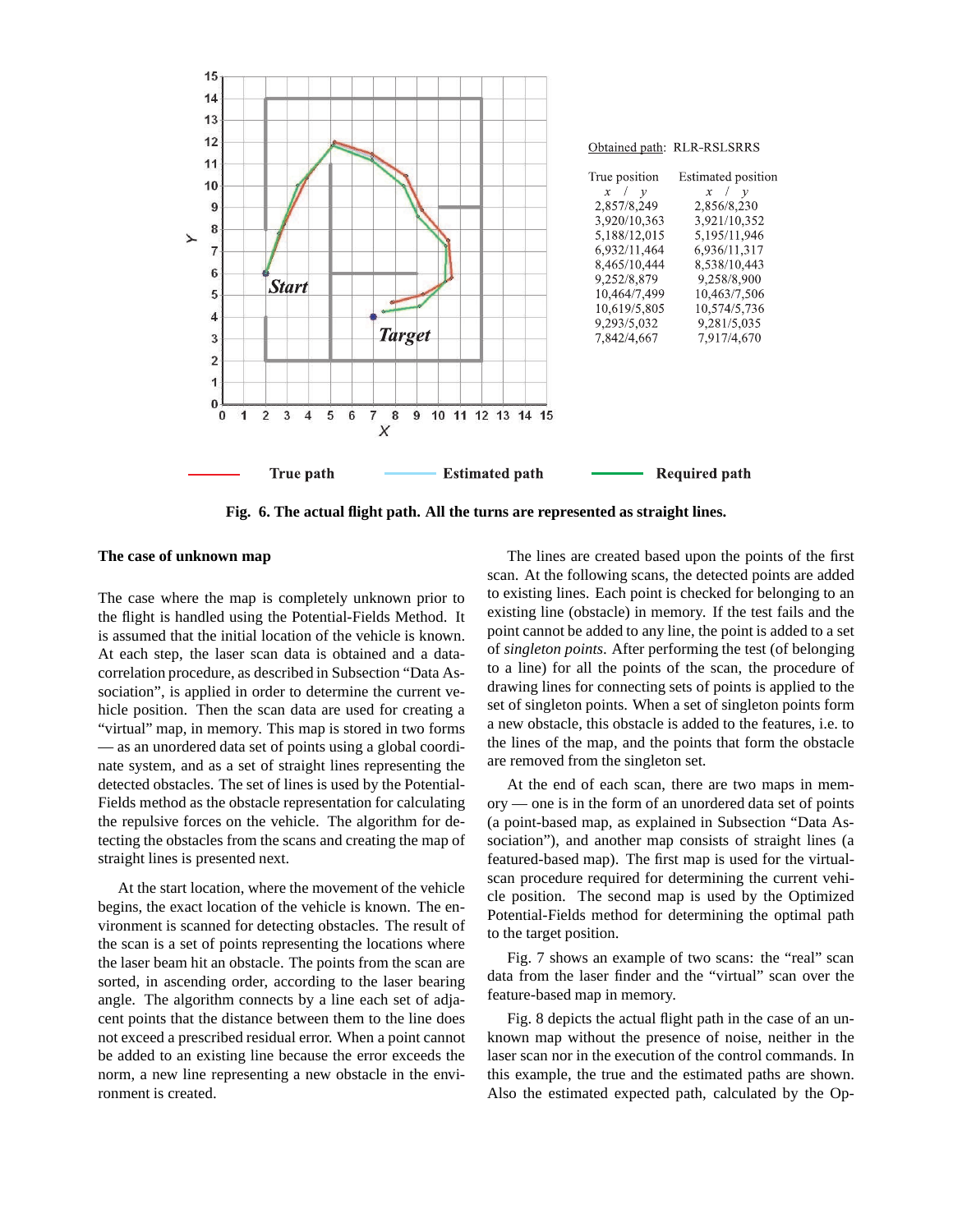

**Fig. 7. An example of two scans.**

timized Potential Fields method on the basis of the constructed map, is shown in red. Note that the expected path is changing whenever new obstacles are detected and added to the feature-based map.

### **CONCLUSIONS**

This paper investigates the problem of planning a flight of an autonomous helicopter in a GPS-denied environment. The problem is studied for a vehicle that senses the environment using merely a laser-range finder, which provides the distances to unhidden obstacles at a prescribed radius from the helicopter. The main challenges in such task are the following.  $(1)$  Location estimation — in the absence of a GPS, the location of the vehicle must be estimated according to its movement parameters and measures of the environment. (2) Obstacle avoidance — the motion planning should prevent collision of the helicopter with an obstacle. (3) Keeping the flight to be as short as possible — the planned path should not be much longer than what is necessary for completing the task. (4) Considering the dynamics of the vehicle — the control command for flying along the planned path should be according to the flight abilities of the helicopter.

The problem is studied for two environments — a tight environment where the obstacles are in the scale of the helicopter, such as in indoor flights, and an open environment where the obstacles and the flight path are much larger than the helicopter. Two methods of motion planning are presented and studied, for these two types of environments.

The Maneuvering-Map Method is being suggested for a tight environment. The method combines the path planning and motion planning tasks together and it conducts the flight planning while taking the maneuvering abilities of the helicopter into consideration. In a preprocessing step, a map of possible maneuvers is generated. By laying the map of possible maneuvers on a map of the environment, the helicopter can choose a path that leads to the target, without collisions and while performing only maneuvers that comply with the dynamics of the vehicle.

The Potential-Field Method is aimed at planning the motion in an open environment. In this method, path planning is separated from the planning of the control commands. For the planning of the control commands, an inverse-simulation technique is being employed.

The two proposed methods are geared to deal with the requirements of obstacle avoidance, considering the dynamics of the helicopter and providing a short trajectory toward the target. One of the main contributions of this paper is in showing how to adjust these methods to handle location estimation, which is required for coping with a GPS-denied environment. The problem of location estimation is studied for two cases — one where the obstacles are known a priori, and another where the map of the environment is not known prior to the mission, so that obstacles are discovered only during the flight.

For the Maneuvering-Map Method when the map is known, a method that is based on anchor discovery has been presented. By comparing detected anchors, from the laser scan, to recognized anchors in the map, the location of the vehicle is discovered. For an unknown map, a location estimation by employing a data association technique has been suggested. Essentially, the scanned data is collected during the flight and the collected data from each scan is matched to the stored data. The estimated location of the vehicle is the location that provides the best match between the scanned data and the data stored from previous scans.

The Potential-Fields Method has also been combined with the data association technique for location estimation of the vehicle during the flight. It has been shown that this approach can be used both when the map is known a priori and when the obstacles are only discovered during the flight. One of the novelties of the proposed approach is in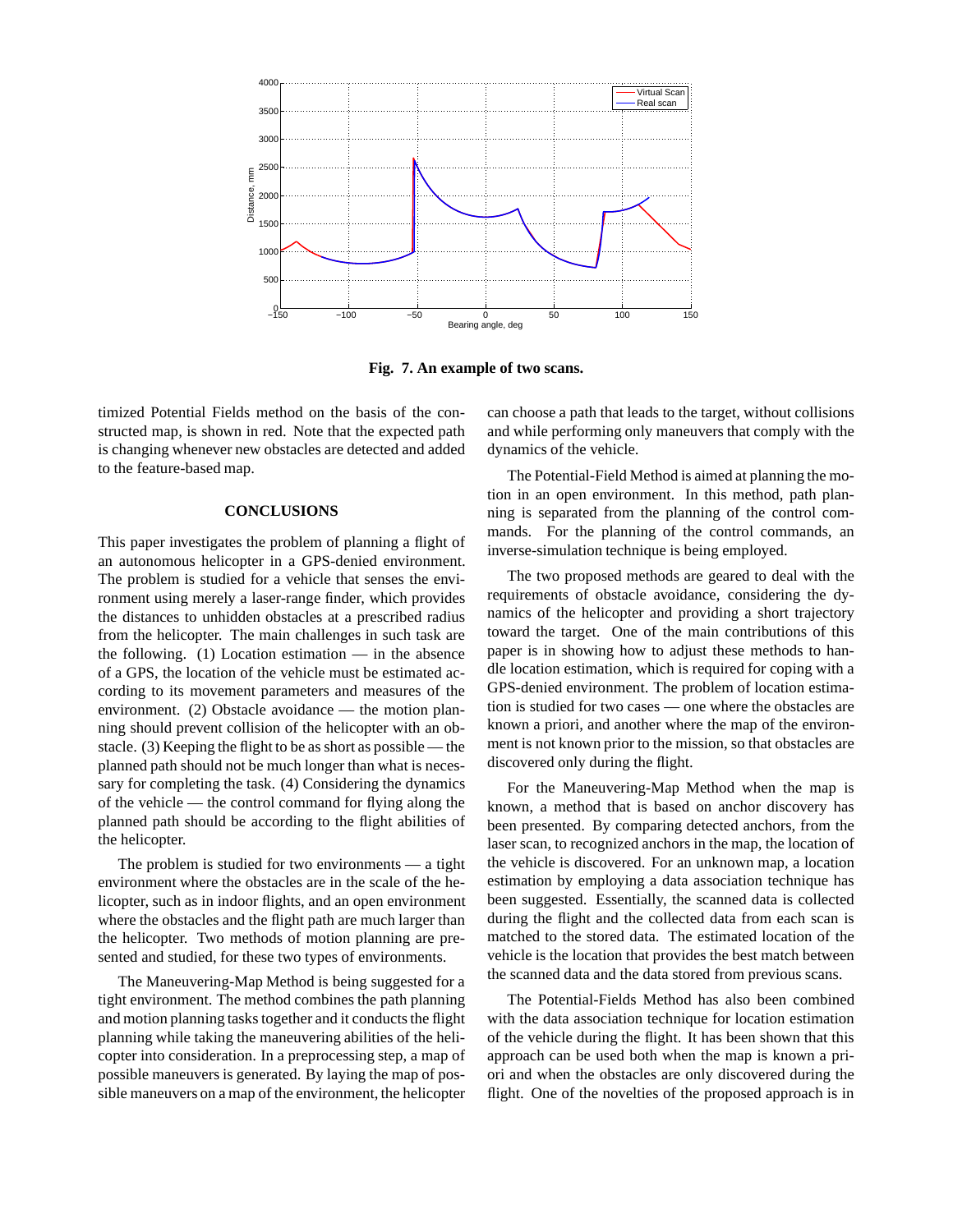using both a point-based map, of data collected from the laser scans, with a feature-based map, representing obstacles that were detected in the scans. The feature-based map is employed by the Potential-Fields Method for planning a path that avoids collisions with obstacles, while the pointbased map represents a virtual map of the environment and is used in the location-estimation process.

The following conclusions are drawn from our results.

- 1. The absence of an a priori known information, about the environment and about the obstacles in it, prevents the usage of the majority of the existing path planning algorithms and reduces the effectiveness of others. Thus, the algorithms proposed in this paper improve the ability for planning a path, for an autonomous helicopter, that reaches the target while traveling a relatively short distance, avoiding obstacles and taking into consideration the maneuvering limitations of the vehicle.
- 2. Accurate location estimation is a crucial, yet difficult, task for navigating an autonomous helicopter along a planned path, in a GPS-denied environment. The control of the vehicle and the planning of a path to the target require a relatively accurate knowledge of the location and orientation of the vehicle, at any time along the flight. Our results show that accurate location estimation can be conducted by using merely a laser range finder. When the map is a priori known, this can be done even in the presence of noise (in the measures and in the the control commands).
- 3. The proposed methods were tested over several different maps, which represent different types of environments and imitate real indoor and outdoor situations. The shown experimental results illustrate the potential of the algorithms and their viability for real-time implementation of path planning for autonomous helicopters in a GPS-denied environment.

We leave the issue of path planning in an unknown environment under the presence of noise to future work. This case is difficult because it requires handling carefully the problem of error accumulation where the estimated location of the vehicle becomes less and less accurate after each movement.

### **References**

<sup>1</sup>Durrant-Whyte H. and Bailey T. "Simultaneous localisation and mapping (SLAM): Part I. The essential algorithms". *Robotics and Automation Magazine*, 13, 2006.

<sup>2</sup>Potyagaylo S. and Rand O. "Planning and operational algorithms for autonomous helicopter". In *The American Helicopter Society 65th Annual Forum*, 2009.

<sup>3</sup>Khatib O. "Real-time obstacle avoidance for manipulators and mobile robots". *International Journal of Robotics Research*, 5(1), 1986.

<sup>4</sup>Lingemann K., Surmann H., and et al. "Indoor and outdoor localization for fast mobile robots". In *IROS'04. IEEE*, 2004.

<sup>5</sup>Neira J. and Tards J. "Data association in stochastic mapping using the joint compatibility test". In *IEEE Transactions on Robotics and Automation*, volume 17, 2001.

 $6$ Thrun S., Burgard W., and Fox D. "A real-time algorithm for mobile robot mapping with applications to multi-robot and 3D mapping". In *ICRA'00. IEEE*, 2000.

<sup>7</sup>Diosi A. and Kleeman L. "Laser scan matching in polar coordinates with application to SLAM". In *The IEEE/RSJ International Conference on Intelligent Robots and Systems*, 2005.

<sup>8</sup>Bosse M. and Zlot R. "Map matching and data association for large-scale two-dimensional laser scan-based SLAM". *The International Journal of Robotics Research*, 27(6), 2008.

<sup>9</sup>Bailey T., Nebot E.M., Rosenblatt J.K., and Durrant-Whyte H.F. "Robust distinctive place recognition for topological maps". In *Proceedings of the International Conference on Field and Service Robotics*, 1999.